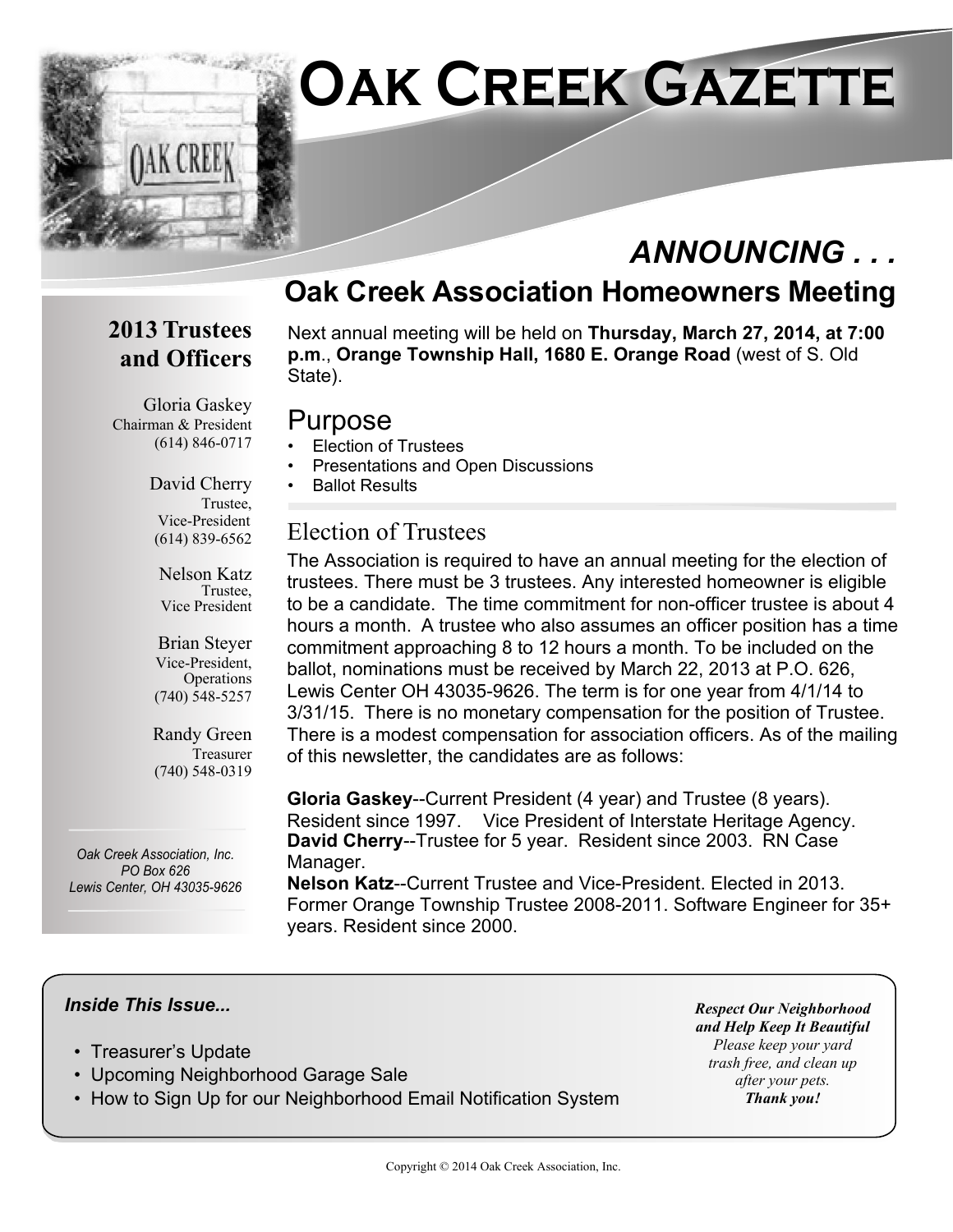## **Neighborhood Garage Sale!**

Start collecting all your stuff! It time again for our Annual Neighborhood Garage Sale. It will be held this year on Friday & Saturday, **June 6th and 7th** from 9am - 4pm each day. There is no fee to participate.



The garage sale will be sponsored by your Oak Creek Association. Also, other local neighborhood associations will be participating on the same days to help attract more buyers. Garage sale will be held rain or shine.

#### **Lawncare - It's Your Responsibility**

Not taking care of your lawn is a violation of your Deed Restriction. It means cutting at a minimum of every 7- 10 days during the growing season, fertilize and TREAT FOR WEEDS in the lawn and beds, trimming bushes, picking up trash and debris, and cleaning up after pets. Please be considerate of your neighbors.

#### **Treasurer's Update**

Invoices for the 2014 dues were mailed in January. Our anticipated dues income is about \$57,000. To date we have received about 85% of this year's dues. Thank you for mailing your dues in promptly.

As you know, by virtue of owning property in Oak Creek, you are automatically a member of the Oak Creek Association. Association dues, like real estate taxes, are assessed on and directly tied only to the property and subject to similar collection processes. In other words when you purchase a home, it comes with dues and taxes.

Payment of dues is not contingent on any other factor. If you have not already done so, please pay instantly by credit card or e-check by accessing our web site, then clicking on the Paypal logo on our homepage at www.oakcreekassociation.com OR make your check in the amount of \$150.00, payable to Oak Creek Association, Inc. and mail to Oak Creek Association, Inc., PO Box 626, Lewis Center, OH 43035.

**New Email Service** … If you haven't received any of our email blasts, be sure to sign up on our web site. Click on 'Join Our Email List' on our web site homepage and keep informed!

#### **Deed Restriction Violations Continue to be an Issue in our Neighborhood**

As reported in our last newsletter, we had seen an increase in Deed Restriction violations. Your association has filed several law suits against violators who ignored our requests, and as a result of our filings, we've been able to resolve the problems. Since most of us take pride in our homes, neighborhood, and community, we want to keep our homes and yards and homes appealing to our neighbors – not an eyesore and distraction. As outlined on this page and page 3, violations are addressed, and if not resolved in a timely manner, action is taken! If you have any questions or concerns, please be sure to attend our annual meetings, or see additional information on our web site.

#### **Township Violations:**

- ß **Trash Collection:** Please let your new neighbors know that Orange Township requires we use Rumpke to collect refuse. Every resident must contact Rumpke like they do AEP, etc., to contract with them. There is a fee for trashpick up. The township will allow a resident to opt out only if they can prove they have a **legal** way of disposing of trash. Example, a resident owns a business and pays for a dumpster and collection, and takes their trash to work. They have to supply receipts and contracts, etc. If a resident puts his trash in another's yard for pickup or puts trash in someone else's receptacle, CALL RUMPKE at 1-800-828-8171 and ask for JACK. Rumpke has to initiate the complaint to Orange Township for the Township to take action.
- ß **Multiple Families:** We are single-family dwelling community. This does not mean that our children or parents don't live with us. But it does mean that several families cannot reside in a house that is not built to accommodate them. If you have a concern, **write** the Zoning Department, Orange Township, 1680 E. Orange Road, Lewis Center, OH 43035.\*
- **Parking:** If residents are parking in areas marked as "no parking this side of street." Please contact the Sheriff. If residents are parking in their driveways so as to block the pavement, again, contact the Sheriff.
- ß **Business out of the Home:** If a resident is conducting a business out of their home and create problems to surrounding residents, although it is a deed violation, it is also a Township violation. Notify us, but also **write** Zoning Department, Orange Township, 1680 E. Orange Road, Lewis Center, OH 43035. \*

\*The Township has an attorney, Mike McCarthy. Using the Township's attorney limits our legal expenses and the Township has a "Bigger Hammer." However, we are not afraid to take legal action against a resident on behalf of the Association. On all issues, we want to be prudent with spending our funds. We try to write letters, call, and visit first. We will work with a resident so long as they work with us.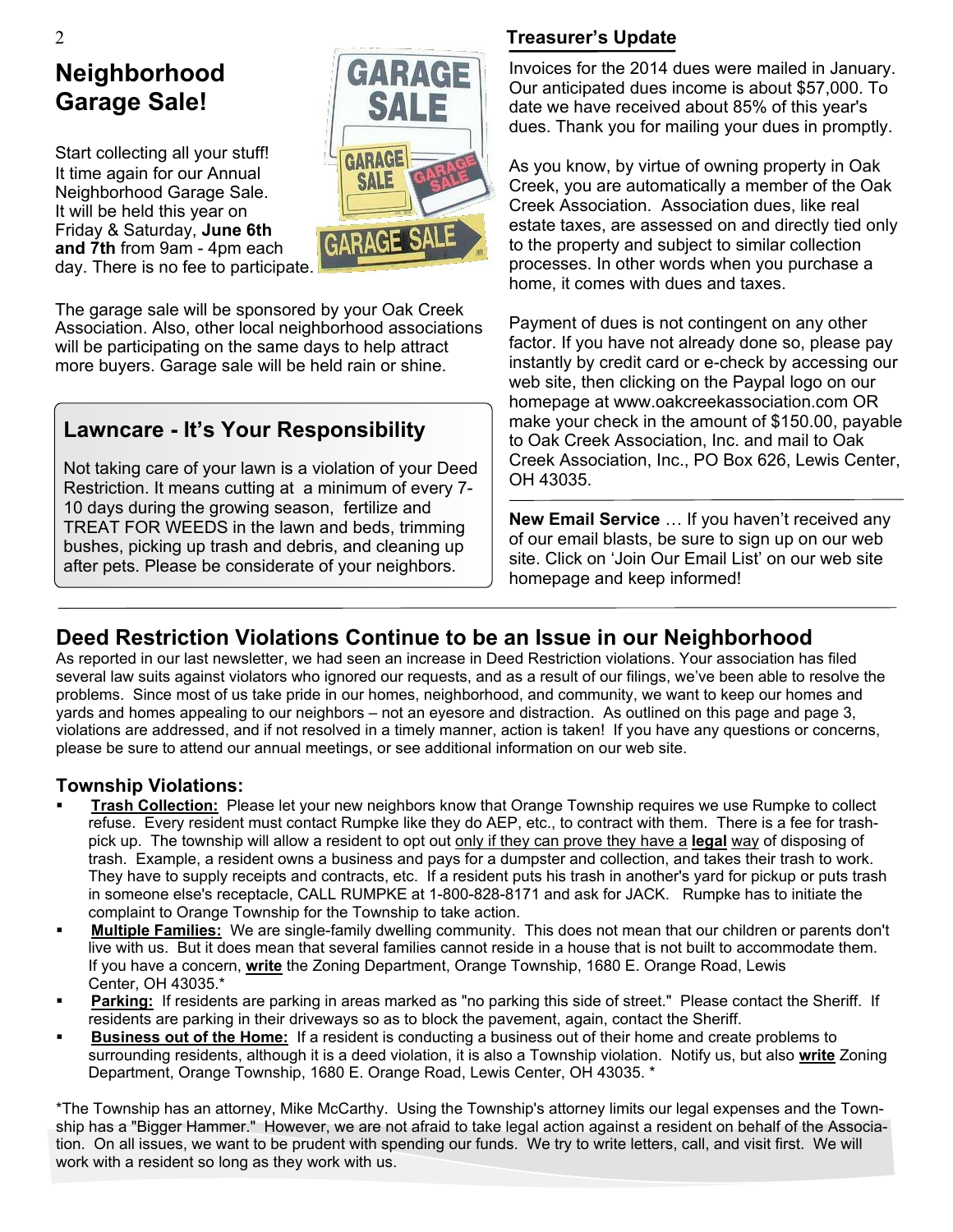# DEED RESTRICTIONS OVERVIEW

If you do not have a copy of your deed restrictions, you can access them from our web site at www.oakcreekassociation.com. It is very important to review the deed restrictions before building, planting, fencing, etc. In addition to the deed restrictions, Orange Township has additional restrictions that should be checked for your own

protection (call 740-548-5430 x 124). If you have any questions, the trustees will gladly address or assist with your concerns. We do require that any complaints regarding deed restrictions violations (1) provide the nature of the violation, (2) provide the property address, and (3) be put in writing and mailed or emailed to us. If you wish to receive a response from us, include your name, address, and phone number so we can contact you in a formal manner. Below are Do's and Don'ts:

#### **QUICK GUIDE TO WHAT WE MUST DO AND WHAT WE CANNOT DO**

- Cut your grass and clean up clippings afterwards.
- Treat your lawn for feeds (crabgrass, dandelions, clover, etc.).
- Maintain planting beds. No beds overgrown with weeds and no planting allowed to grow out of control.
- Cannot have campers, trailers, boats, RV, or commercial vehicles in the driveway or on the street more than 24 hours in a month.
- No undrivable vehicle can be in front of premises for more than 7 days.
- No outdoor clothes drying.
- No trash receptable in view of public from street or abutting properties. Trash is not to be put out prior to the evening before - this would be Thursday (except holidays, then Friday), and after 6:00 p.m. For pick up next day. Trash is NOT to be put on the side walks. It is also recommended that if a storm or high winds are pending, do not put trash out until the storm passes, keeping your trash from blowing all over the neighborhood. Promptly remove empty trash receptacles from sight along with any remaining items.
- No street trees. Trees cannot be planted between the sidewalk and the street.
- No sheds or storage structures.
- Fencing must meet your specified deed restriction.
- No trade, business or commercial activity shall be conducted on any lot, nor shall anything be done which may become an annoyance or nuisance to any of the owners of any lot in the subdivision.
- No painting, repairs, or structures, etc., are allowed which may be viewed as an eyesore to any of the owners of any lot in the subdivision. (This is the reason the builders had restrictions on all buyers as to the colors they were allowed to choose for siding, shutters, doors and roofs.

Please access our website @ www.oakcreekassociation.com for a complete overview of your deed restrictions.

#### **Resources**

- Ohio's Foreclosure Prevention Effort Information on resources and assistance available to renters and homeowners facing foreclosure created by the State of Ohio. www.savethedream.ohio.gov
- Senior Citizens Inc. of Delaware County To provide motivating activities to help active older adults remain a vital part
- of Delaware County through education, recreation, socialization, exercise, and wellness. www.delawareseniorcenter.org • Wondering what outdoor activities are scheduled for parks in Delaware County this spring and summer? How do you report a pot hole? Where do you file permits or licenses? For this and more, access www.delawareohio.net.

**Our Association Web Site** *-* Keeping in touch with your **Oak Creek Homeowners' Association** and up-to-date on neighborhood happenings just a click away on your computer. Access new features such as local news, current real estate listing and statistics for our neighborhood, previous newsletters and minutes from meetings, legal documents, file a complaint, plus much more! Many of the Internet links found in this newsletter are available on our web site. All this and more is available 24 hours a day, 7 days a week at www.oakcreekassociation.com.





3